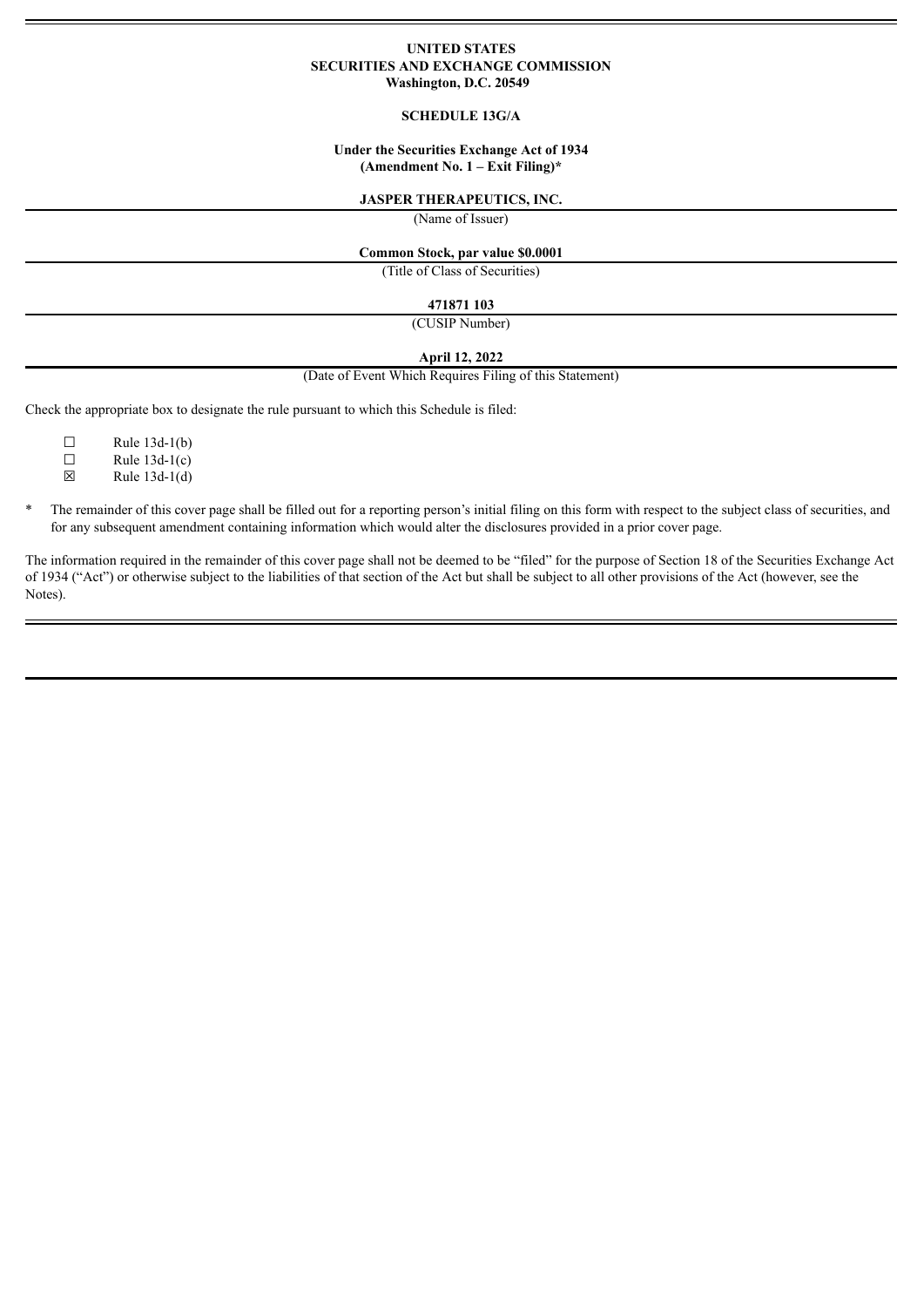| 1.                                                                 | Names of Reporting Persons                                                                 |    |                                             |  |
|--------------------------------------------------------------------|--------------------------------------------------------------------------------------------|----|---------------------------------------------|--|
|                                                                    | Amplitude Healthcare Holdings LLC                                                          |    |                                             |  |
| 2.                                                                 | Check the Appropriate Box if a Member of a Group (See Instructions)                        |    |                                             |  |
| $(a) \boxtimes$<br>(b)                                             |                                                                                            |    |                                             |  |
| 3.                                                                 | SEC Use Only                                                                               |    |                                             |  |
| 4.                                                                 | Citizenship or Place of Organization                                                       |    |                                             |  |
|                                                                    | Delaware                                                                                   |    |                                             |  |
|                                                                    |                                                                                            | 5. | Sole Voting Power                           |  |
|                                                                    |                                                                                            |    | 1,050,000(1)(3)                             |  |
|                                                                    | Number of                                                                                  | 6. | Shared Voting Power                         |  |
|                                                                    | <b>Shares</b><br>Beneficially                                                              |    | $\boldsymbol{0}$                            |  |
|                                                                    | Owned by Each<br>Reporting                                                                 | 7. | Sole Dispositive Power                      |  |
|                                                                    | Person With                                                                                |    | 1,050,000(1)(3)                             |  |
|                                                                    |                                                                                            |    | Shared Dispositive Power                    |  |
|                                                                    |                                                                                            |    | $\overline{0}$                              |  |
| Aggregate Amount Beneficially Owned by Each Reporting Person<br>9. |                                                                                            |    |                                             |  |
|                                                                    | 1,050,000(1)(3)                                                                            |    |                                             |  |
| 10.                                                                | Check if the Aggregate Amount in Row (9) Excludes Certain Shares (See Instructions) $\Box$ |    |                                             |  |
| 11.                                                                | Percent of Class Represented by Amount in Row (9)                                          |    |                                             |  |
|                                                                    | $2.87\%(2)(3)$                                                                             |    |                                             |  |
| 12.                                                                |                                                                                            |    | Type of Reporting Person (See Instructions) |  |
|                                                                    | $\rm OO$                                                                                   |    |                                             |  |
|                                                                    |                                                                                            |    |                                             |  |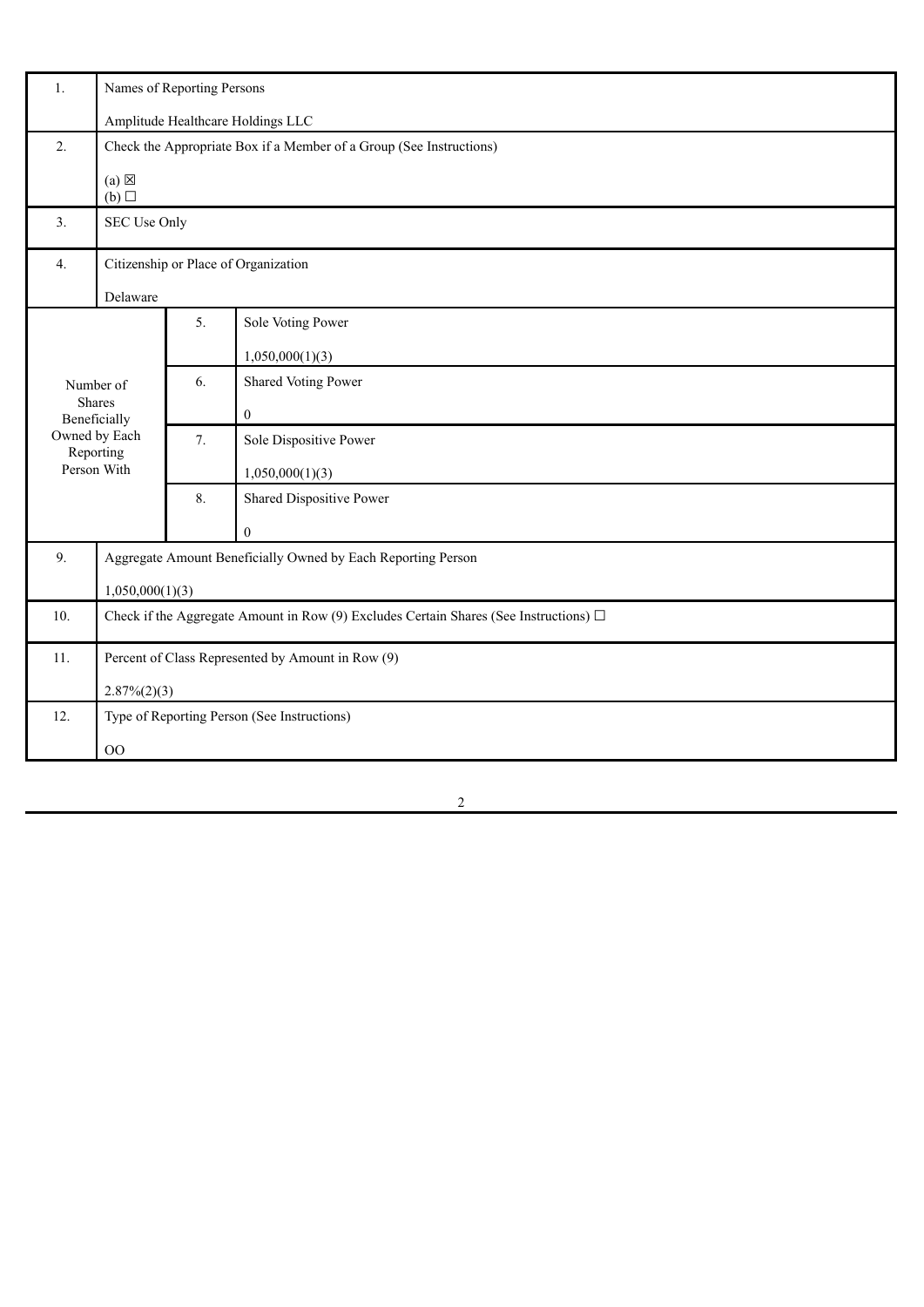| Names of Reporting Persons                                                                 |                     |                                                              |
|--------------------------------------------------------------------------------------------|---------------------|--------------------------------------------------------------|
| Metalmark Amplitude Healthcare Holdings LLC                                                |                     |                                                              |
| 2.<br>Check the Appropriate Box if a Member of a Group (See Instructions)                  |                     |                                                              |
| (a)<br>$(b) \boxtimes$                                                                     |                     |                                                              |
| SEC Use Only                                                                               |                     |                                                              |
| Citizenship or Place of Organization<br>4.                                                 |                     |                                                              |
| Delaware                                                                                   |                     |                                                              |
|                                                                                            | 5.                  | Sole Voting Power                                            |
|                                                                                            |                     | 453,281(3)                                                   |
| Number of                                                                                  | 6.                  | Shared Voting Power                                          |
| Beneficially                                                                               |                     | 1,050,000(1)(3)                                              |
| Owned by Each                                                                              | 7.                  | Sole Dispositive Power                                       |
| Person With                                                                                |                     | 453,281(3)                                                   |
|                                                                                            | 8.                  | Shared Dispositive Power                                     |
|                                                                                            |                     | 1,050,000(1)(3)                                              |
| 9.                                                                                         |                     | Aggregate Amount Beneficially Owned by Each Reporting Person |
| 1,503,281(1)(3)                                                                            |                     |                                                              |
| Check if the Aggregate Amount in Row (9) Excludes Certain Shares (See Instructions) $\Box$ |                     |                                                              |
| Percent of Class Represented by Amount in Row (9)                                          |                     |                                                              |
| $4.11\%(2)(3)$                                                                             |                     |                                                              |
| 12.<br>Type of Reporting Person (See Instructions)                                         |                     |                                                              |
| $\rm OO$                                                                                   |                     |                                                              |
|                                                                                            | Shares<br>Reporting |                                                              |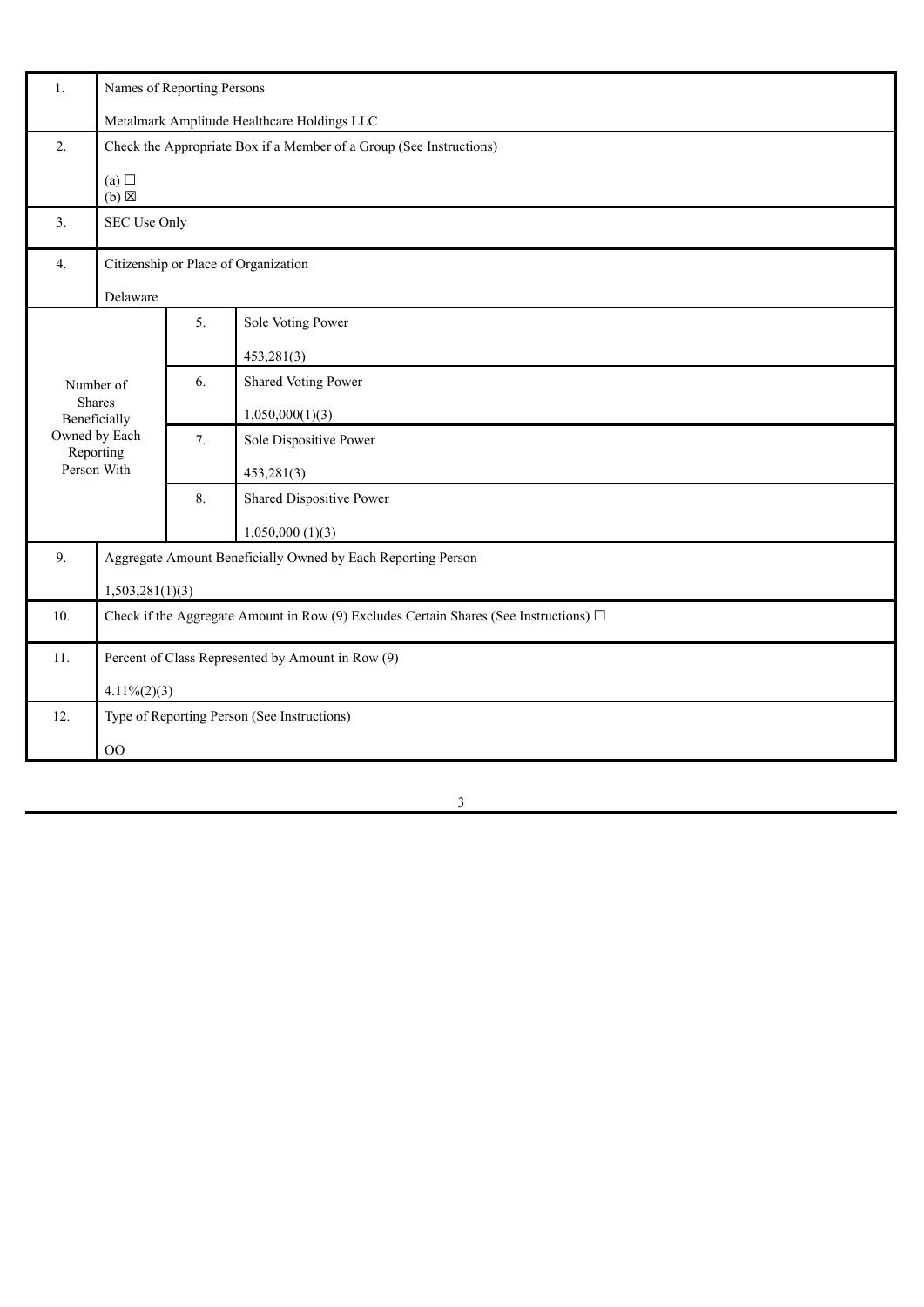| 1.       | Names of Reporting Persons                                                                 |    |                          |  |
|----------|--------------------------------------------------------------------------------------------|----|--------------------------|--|
|          | HC IC HOLDINGS LLC                                                                         |    |                          |  |
| 2.       | Check the Appropriate Box if a Member of a Group (See Instructions)                        |    |                          |  |
|          | (a)<br>$(b) \boxtimes$                                                                     |    |                          |  |
| 3.       | SEC Use Only                                                                               |    |                          |  |
| 4.       | Citizenship or Place of Organization                                                       |    |                          |  |
| Delaware |                                                                                            |    |                          |  |
|          |                                                                                            | 5. | Sole Voting Power        |  |
|          |                                                                                            |    | 0(3)                     |  |
|          | Number of                                                                                  | 6. | Shared Voting Power      |  |
|          | Shares<br>Beneficially                                                                     |    | $\boldsymbol{0}$         |  |
|          | Owned by Each<br>Reporting                                                                 | 7. | Sole Dispositive Power   |  |
|          | Person With                                                                                |    | 0(3)                     |  |
|          |                                                                                            | 8. | Shared Dispositive Power |  |
|          |                                                                                            |    | $\mathbf{0}$             |  |
| 9.       | Aggregate Amount Beneficially Owned by Each Reporting Person                               |    |                          |  |
|          | 0(3)                                                                                       |    |                          |  |
| 10.      | Check if the Aggregate Amount in Row (9) Excludes Certain Shares (See Instructions) $\Box$ |    |                          |  |
| 11.      | Percent of Class Represented by Amount in Row (9)                                          |    |                          |  |
|          | 0(3)                                                                                       |    |                          |  |
| 12.      | Type of Reporting Person (See Instructions)                                                |    |                          |  |
|          | $00\,$                                                                                     |    |                          |  |
|          |                                                                                            |    |                          |  |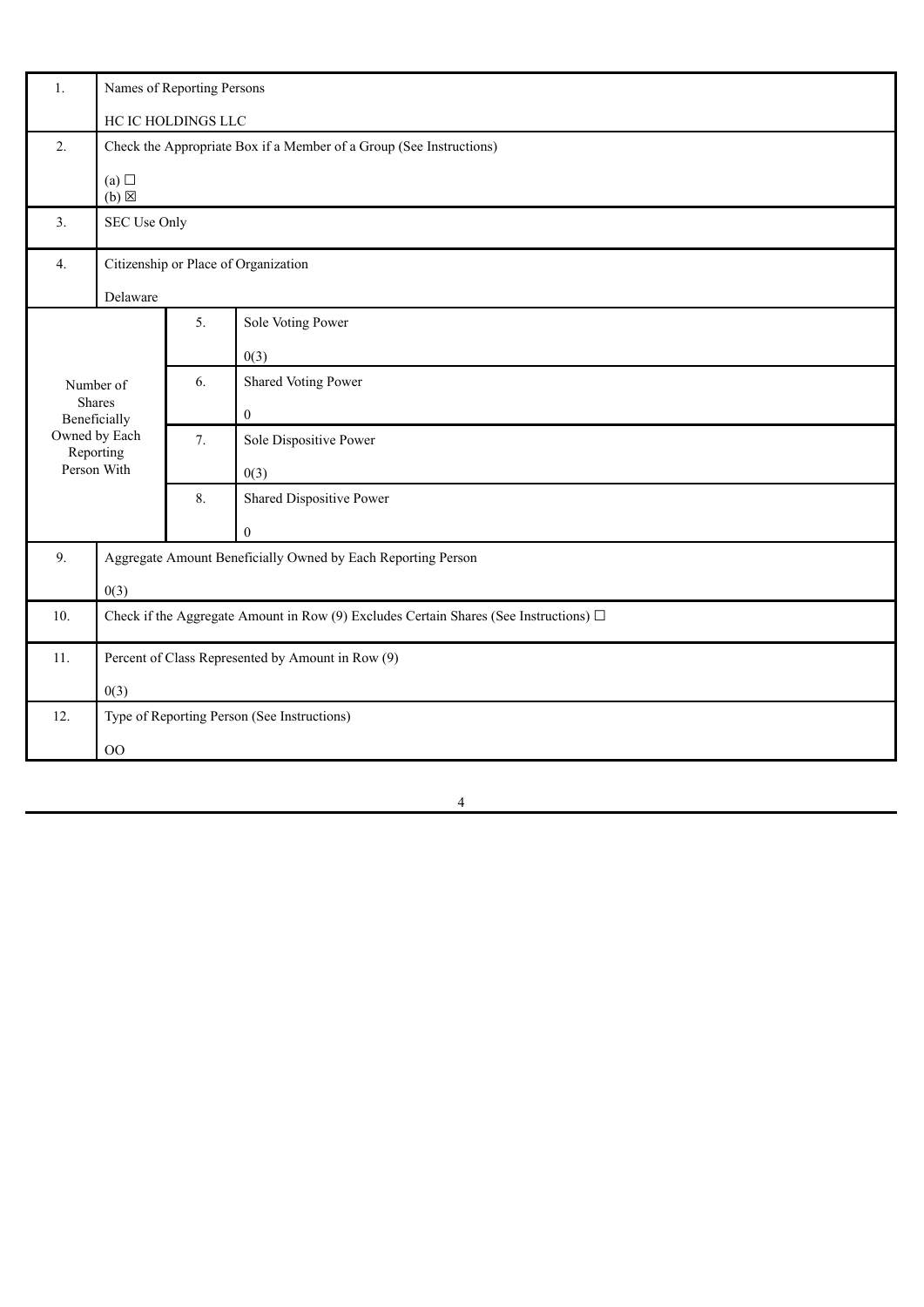| 1.          | Names of Reporting Persons                                                                 |    |                          |
|-------------|--------------------------------------------------------------------------------------------|----|--------------------------|
|             | Howard I. Hoffen                                                                           |    |                          |
| 2.          | Check the Appropriate Box if a Member of a Group (See Instructions)                        |    |                          |
|             | (a)<br>$(b) \boxtimes$                                                                     |    |                          |
| 3.          | SEC Use Only                                                                               |    |                          |
| 4.          | Citizenship or Place of Organization                                                       |    |                          |
|             | Delaware                                                                                   |    |                          |
|             |                                                                                            | 5. | Sole Voting Power        |
|             |                                                                                            |    | 175,000(3)               |
|             | Number of                                                                                  |    | Shared Voting Power      |
| Shares      | Beneficially                                                                               |    | 1,503,281(1)(3)          |
|             | Owned by Each<br>Reporting                                                                 | 7. | Sole Dispositive Power   |
| Person With |                                                                                            |    | 175,000(3)               |
|             |                                                                                            |    | Shared Dispositive Power |
|             |                                                                                            |    | 1,503,281(1)(3)          |
| 9.          | Aggregate Amount Beneficially Owned by Each Reporting Person                               |    |                          |
|             | 1,678,281(1)(3)                                                                            |    |                          |
| 10.         | Check if the Aggregate Amount in Row (9) Excludes Certain Shares (See Instructions) $\Box$ |    |                          |
| 11.         | Percent of Class Represented by Amount in Row (9)                                          |    |                          |
|             | $4.59\%(2)(3)$                                                                             |    |                          |
| 12.         | Type of Reporting Person (See Instructions)                                                |    |                          |
|             | $\ensuremath{\text{IN}}$                                                                   |    |                          |
|             |                                                                                            |    |                          |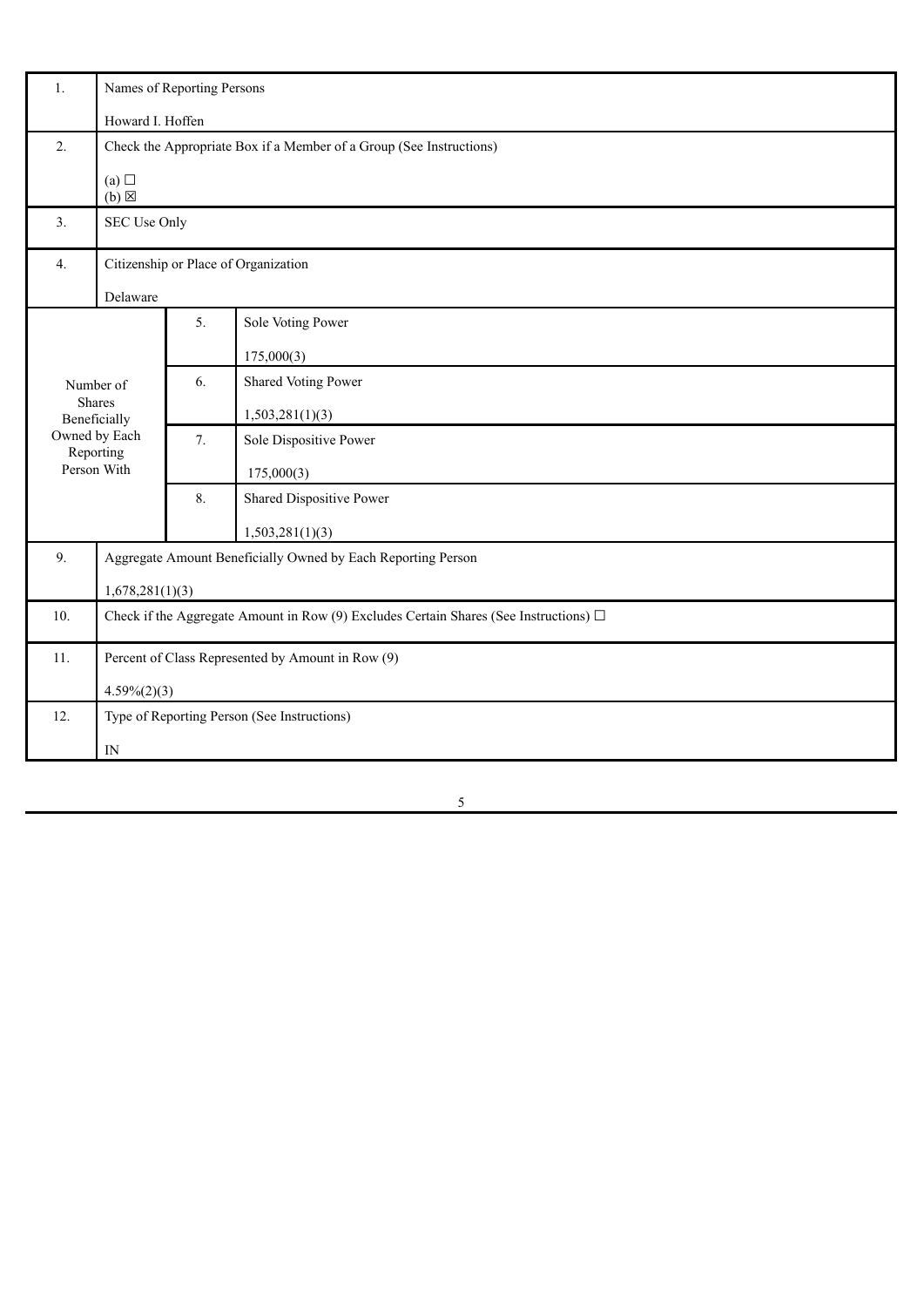| 1.               | Names of Reporting Persons                                                                 |                                                                     |                          |  |
|------------------|--------------------------------------------------------------------------------------------|---------------------------------------------------------------------|--------------------------|--|
|                  | Kenneth F. Clifford                                                                        |                                                                     |                          |  |
| 2.               |                                                                                            | Check the Appropriate Box if a Member of a Group (See Instructions) |                          |  |
|                  | (a)<br>$(b)$ $\boxtimes$                                                                   |                                                                     |                          |  |
| 3.               | SEC Use Only                                                                               |                                                                     |                          |  |
| $\overline{4}$ . | Citizenship or Place of Organization                                                       |                                                                     |                          |  |
|                  | Delaware                                                                                   |                                                                     |                          |  |
|                  |                                                                                            | 5.                                                                  | Sole Voting Power        |  |
|                  |                                                                                            |                                                                     | 25,000(3)                |  |
|                  | Number of                                                                                  | 6.                                                                  | Shared Voting Power      |  |
|                  | <b>Shares</b><br>Beneficially                                                              |                                                                     | 1,503,281(1)(3)          |  |
|                  | Owned by Each<br>Reporting                                                                 | 7.                                                                  | Sole Dispositive Power   |  |
|                  | Person With                                                                                |                                                                     | 25,000(3)                |  |
|                  |                                                                                            |                                                                     | Shared Dispositive Power |  |
|                  |                                                                                            |                                                                     | 1,503,281(1)(3)          |  |
| 9.               | Aggregate Amount Beneficially Owned by Each Reporting Person                               |                                                                     |                          |  |
|                  | 1,528,281(1)(3)                                                                            |                                                                     |                          |  |
| 10.              | Check if the Aggregate Amount in Row (9) Excludes Certain Shares (See Instructions) $\Box$ |                                                                     |                          |  |
| 11.              | Percent of Class Represented by Amount in Row (9)                                          |                                                                     |                          |  |
|                  | $4.18\%(2)(3)$                                                                             |                                                                     |                          |  |
| 12.              | Type of Reporting Person (See Instructions)                                                |                                                                     |                          |  |
|                  | IN                                                                                         |                                                                     |                          |  |

- (1) Amplitude Healthcare Holdings LLC, is the record holder of 1,050,000 shares of the Issuer's Voting Common Stock reported herein. Metalmark Amplitude Healthcare Holdings LLC is the managing member of Amplitude Healthcare Holdings LLC. Mr. Hoffen and Mr. Clifford, as partners of Metalmark Capital II LLC ("Metalmark"), which is the managing member of Metalmark Amplitude Healthcare Holdings LLC. Mr. Hoffen and Mr. Clifford may be deemed to share beneficial ownership of the shares directly held by Amplitude Healthcare Holdings LLC. Each such person disclaims any beneficial ownership of the reported shares other than to the extent of any pecuniary interest they may have therein.
- (2) Percentage based on 36,577,576 shares of the Issuer's Voting Common Stock outstanding as of March 10, 2022, as reported in the Issuer's Annual Report on Form 10-K filed with the Securities and Exchange Commission on March 18, 2022.

(3) See Item 4 of this Schedule 13G/A.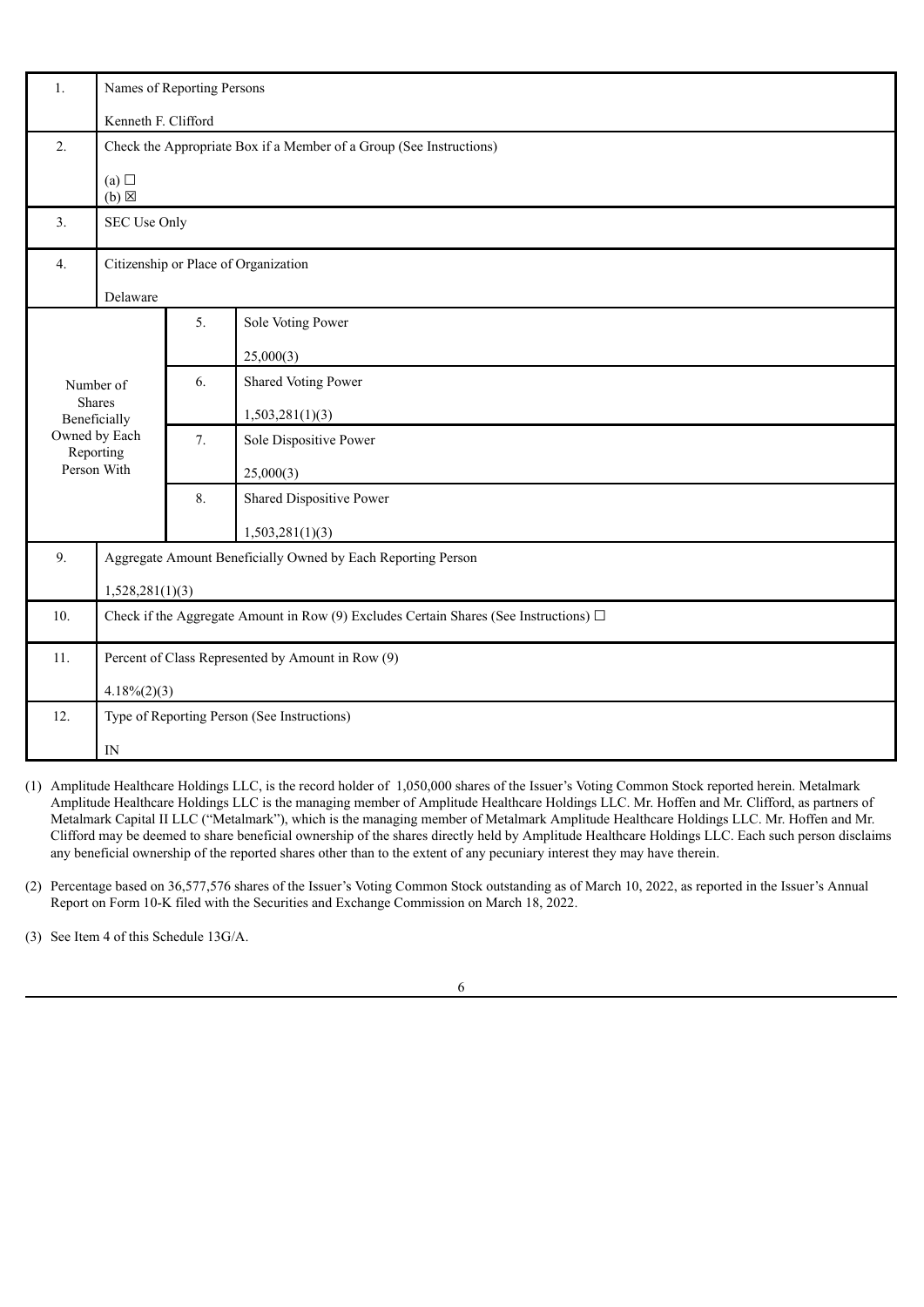### **Schedule 13G/A**

Amplitude Healthcare Holdings LLC (the "Sponsor"), Metalmark Amplitude Healthcare Holdings LLC, HC IC Holdings LLC ("HC IC"), Howard Hoffen and Kenneth Clifford (collectively, the "Reporting Persons") are filing this Amendment No. 1 (the "Amendment") to amend and supplement the Schedule 13G relating to the Voting Common Stock, par value \$0.0001 per share (the "Voting Common Stock") of Jasper Therapeutics, Inc. (the "Issuer"), filed by the Reporting Persons with the Securities and Exchange Commission (the "SEC") on October 4, 2021 (the "Sponsor Schedule 13G"). Capitalized terms used but not defined herein shall have the meanings given to such terms in the Sponsor Schedule 13G. In this regard, this Amendment is being filed to disclose that each Reporting Person has ceased to be the beneficial owner of more than five percent of the outstanding shares of Voting Common Stock of the Issuer. This Amendment is the final amendment to the Sponsor Schedule 13G and constitutes an exit filing for the Reporting Persons.

#### **Item 4. Ownership**

This Amendment amends and restates in its entirety Item 4 of the Sponsor Schedule 13G:

The responses to Items 5-11 of the cover pages of this Schedule 13G are incorporated herein by reference.

On April 12, 2022, the Sponsor made a distribution of an aggregate of 1,250,000 shares of the Issuer's Voting Common Stock directly held by the Sponsor to its members (the "Sponsor Distribution"). In addition, on April 5, 2022, HC IC made a distribution of the 200,000 shares of the Issuer's Voting Common Stock directly held by HC IC to each of Howard Hoffen and Kenneth Clifford, members of HC IC. As a result of the Sponsor Distribution, the Reporting Persons' beneficial ownership of Voting Common Stock of the Issuer represents in the aggregate less than five percent of the issued and outstanding Voting Common Stock of the Issuer. Such percentage is based upon 36,577,576 shares of the Issuer's Voting Common Stock issued and outstanding as reported in the Issuer's Annual Report on Form 10-K filed with the SEC on March 18, 2022.

Pursuant to Rule 13d-1(d)(k)(1) under the Securities Exchange Act of 1934, as amended, and as provided in the Joint Filing Agreement filed as Exhibit 99.1 to the Sponsor Schedule 13G, each Reporting Person has agreed to file one statement on Schedule 13G, including any amendments thereto.

# **Item 5. Ownership of Five Percent or Less of a Class**

If this statement is being filed to report the fact that as of the date hereof the reporting person has ceased to be the beneficial owner of more than five percent of the class of securities, check the following  $\boxtimes$ .